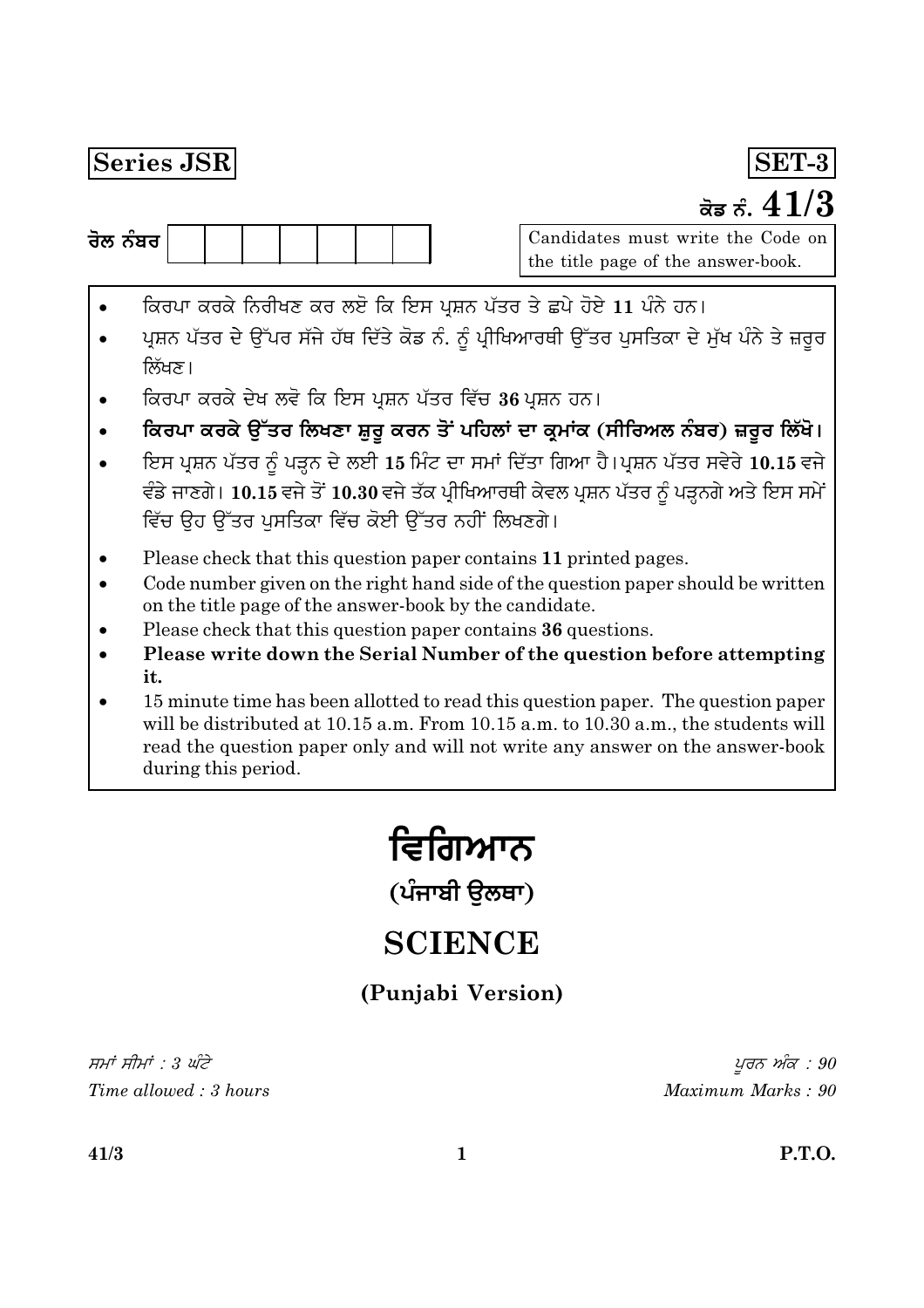#### ਵਿਆਪਕ ਨਿਰਦੇਸ਼ :

- ਇਸ ਪ੍ਰਸ਼ਨ ਪੱਤਰ ਨੂੰ ਦੋ ਭਾਗਾਂ, ਭਾਗ **ਅ** ਅਤੇ ਭਾਗ **ਬ** ਵਿੱਚ ਵੰਡਿਆ ਗਿਆ ਹੈ।ਆਪਣੇ ਦੋਹਾਂ ਭਾਗਾਂ ਦੇ ਦੇ  $(i)$ ਉੱਤਰ ਲਿਖਣੇ ਹਨ।
- ਸਾਰੇ ਪੁਸ਼ਨ ਹੱਲ ਕਰਨੇ ਜ਼ਰਰੀ ਹਨ।  $(ii)$
- ਪਰੇ ਪੁਸ਼ਨ ਪੱਤਰ ਵਿੱਚ ਕਿਸੇ ਵੀ ਪੁਸ਼ਨ ਵਿੱਚ ਕੋਈ ਚੋਣ ਨਹੀਂ ਹੈ।  $(iii)$
- ਤਸੀਂ ਭਾਗ **ਅ** ਅਤੇ ਭਾਗ **ਬ** ਦੇ ਸਾਰੇ ਪੁਸ਼ਨਾਂ ਦੇ ਉੱਤਰ ਵੱਖੋ-ਵੱਖ ਭਾਗ ਦੇ ਅਧਾਰ ਤੇ ਲਿਖਣੇ ਹਨ।  $(iv)$
- ਭਾਗ ਅ ਦੇ ਪੁਸ਼ਨ ਸੰਖਿਆ 1 ਤੋਂ 3 ਤੱਕ ਦੇ ਪੁਸ਼ਨ ਇੱਕ-ਇੱਕ ਅੰਕ ਦੇ ਹਨ। ਇਹਨਾਂ ਦੇ ਉੱਤਰ ਕੇਵਲ ਇੱਕ  $(v)$ ਵਾਕ ਵਿੱਚ ਦੇਣੇ ਹਨ।
- ਭਾਗ **ਅ** ਦੇ ਪਸ਼ਨ ਸੰਖਿਆ 4 ਤੋਂ 6 ਤੱਕ ਦੇ ਪਸ਼ਨ ਦੋ–ਦੋ ਅੰਕਾਂ ਦੇ ਹਨ। ਇਹਨਾਂ ਦੇ ਉੱਤਰ ਲਗਭਗ ਇੱਕ  $(vi)$ 30 ਸ਼ਬਦਾਂ ਵਿੱਚ ਦੇਣੇ ਹਨ।
- (vii) ਭਾਗ ਅ ਦੇ ਪ੍ਰਸ਼ਨ ਸੰਖਿਆ 7 ਤੋਂ 18 ਤੱਕ ਦੇ ਪ੍ਰਸ਼ਨ ਤਿੰਨ-ਤਿੰਨ ਅੰਕਾਂ ਦੇ ਹਨ।ਇਹਨਾਂ ਦੇ ਉੱਤਰ ਲਗਭਗ ਇੱਕ 50 ਸ਼ਬਦਾਂ ਵਿੱਚ ਦੇਣੇ ਹਨ।
- (viii) ਭਾਗ **ਅ** ਦੇ ਪ੍ਰਸ਼ਨ ਸੰਖਿਆ 19 ਤੋਂ 24 ਤੱਕ ਦੇ ਪ੍ਰਸ਼ਨ ਪੰਜ–ਪੰਜ ਅੰਕਾਂ ਦੇ ਹਨ। ਇਹਨਾਂ ਦੇ ਉੱਤਰ ਲਗਭਗ ਇੱਕ 70 ਸ਼ਬਦਾਂ ਵਿੱਚ ਦੇਣੇ ਹਨ।
- (ix) ਭਾਗ **ਬ** ਦੇ ਪੁਸ਼ਨ ਸੰਖਿਆ 25 ਤੋਂ 33 ਤੱਕ ਦੇ ਪੁਸ਼ਨ ਪੁਯੋਗਾਤਮਕ ਕੌਸ਼ਲ ਤੇ ਅਧਾਰਿਤ ਬਹ–ਵਿਲਕਲਪੀ ਪੁਸ਼ਨ ਹਨ। ਹਰ ਇੱਕ ਪ੍ਰਸ਼ਨ ਇੱਕ ਅੰਕ ਦਾ ਹੈ। ਦਿੱਤੇ ਹੋਏ ਚਾਰ ਵਿਕਲਪਾਂ ਵਿੱਚੋਂ ਤੁਸੀਂ ਕੇਵਲ ਇੱਕ ਸਭ ਤੋਂ ਢੁਕਵਾਂ ਵਿਕਲਪ ਚੁਣਨਾ ਹੈ।
- ਭਾਗ **ਬ** ਦੇ ਪ੍ਰਸ਼ਨ ਸੰਖਿਆ 34 ਤੋਂ 36 ਦੇ ਪ੍ਰਸ਼ਨ ਪ੍ਰਯੋਗਾਤਮਕ ਕੌਸ਼ਲ ਤੇ ਅਧਾਰਿਤ ਦੋ–ਦੋ ਅੰਕਾਂ ਦੇ ਹਨ। ਇਹਨਾਂ  $(x)$ ਦੇ ਉੱਤਰ ਸੰਖੇਪ ਵਿੱਚ ਦਿਓ।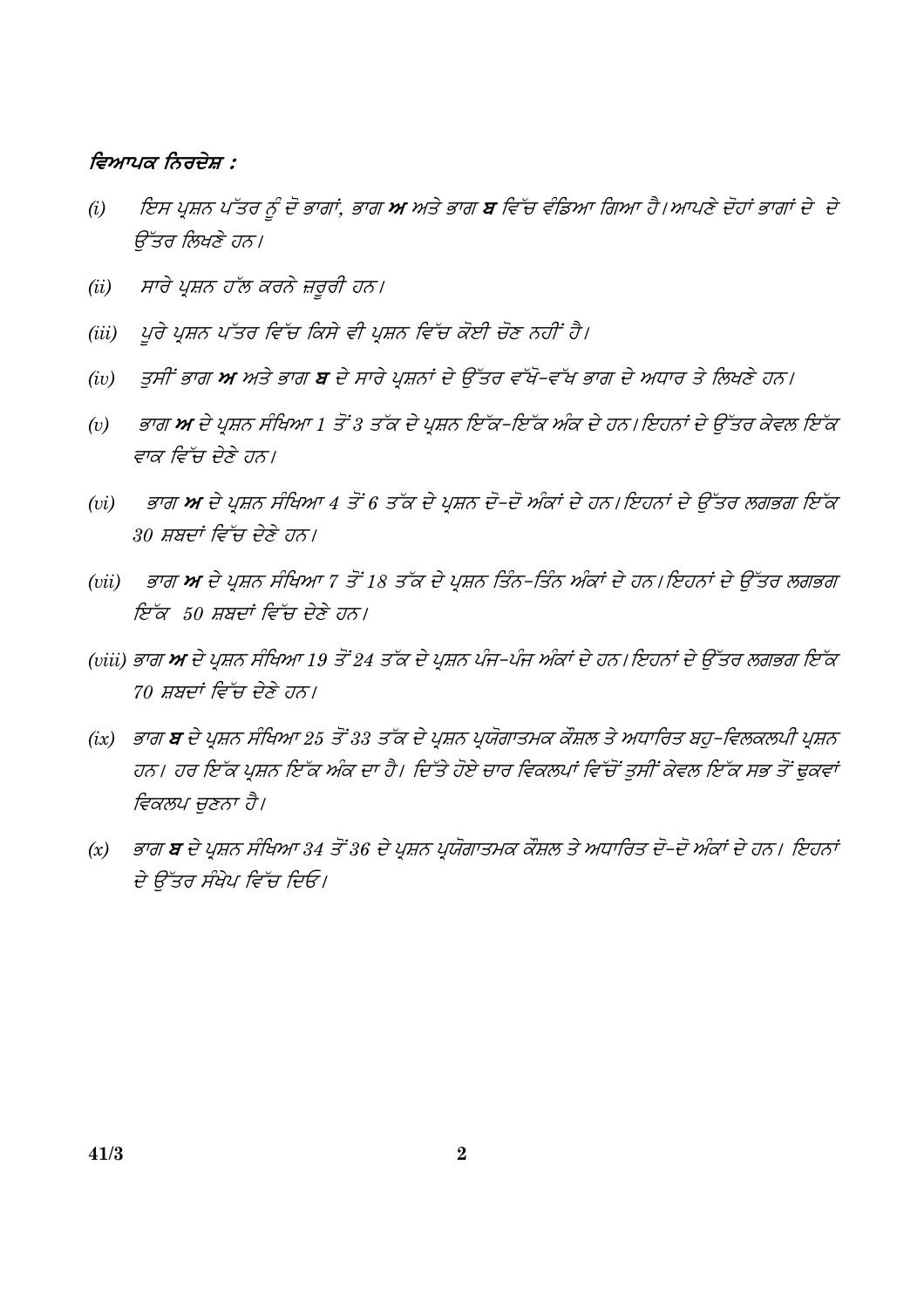#### ਭਾਗ–ਅ

#### **SECTION-A**

| 1. ਇੱਕ ਐਲਡਿਹਾਈਡ ਦਾ ਨਾਮ ਅਤੇ ਬਣਤਰ ਸੂਤਰ ਲਿਖੋ ਜਿਸਦੇ ਅਣੂ ਚਾਰ ਕਾਰਬਨ ਪਰਮਾਣੂ ਹਨ।                                                                                                                                                                                                                                  | 1 |
|-----------------------------------------------------------------------------------------------------------------------------------------------------------------------------------------------------------------------------------------------------------------------------------------------------------|---|
| 2. ਮਨੱਖੀ ਮਾਦਾ ਜਣਨ ਤੰਤਰ ਵਿੱਚ ਅੰਡਕੋਸ਼ ਦੇ ਦੋ ਕੰਮ ਲਿਖੋ।                                                                                                                                                                                                                                                       |   |
| 3. ਡੱਡੂ, ਘਾਹ, ਕੀੜਾ ਅਤੇ ਸੱਪ ਦੀ ਕਿਸੇ ਅਹਾਰ ਲੜੀ ਵਿੱਚ ਡੱਡੂ ਦਾ ਪੌਸ਼ੀ ਸਤਰ ਨਿਰਧਾਰਤ ਕਰੋ। $1$                                                                                                                                                                                                                       |   |
| $\frac{3}{4}$ and $\frac{3}{127}$ $\frac{3}{127}$ $\frac{4}{127}$ $\frac{3}{127}$ $\frac{4}{127}$ $\frac{3}{127}$ $\frac{4}{127}$ $\frac{4}{127}$ $\frac{4}{127}$ $\frac{4}{127}$ $\frac{4}{127}$ $\frac{4}{127}$ $\frac{4}{127}$ $\frac{4}{127}$ $\frac{4}{127}$ $\frac{4}{127}$ $\frac{4}{127}$ $\frac$ |   |

- ਹਵਾ ਦੇ ਸਾਖੇਪ ਕੱਚ ਅਤੇ ਪਾਣੀ ਦੇ ਅਪਵਰਤਨ-ਅੰਕ ਕਰਮਵਾਰ  $\frac{3}{2}$  ਅਤੇ  $\frac{4}{3}$  ਹਨ। ਜੇਕਰ ਕੱਚ ਵਿੱਚ 4. ਪ੍ਰਕਾਸ਼ ਦੀ ਚਾਲ  $2 \times 10^8$  ਹੈ, ਤਾਂ ਪਾਣੀ ਵਿੱਚ ਪ੍ਰਕਾਸ਼ ਦੀ ਚਾਲ ਦਾ ਲੇਖਾ ਕਰੋ।
- ਉਹਨਾਂ ਚਾਰ ਹਿੱਸੇਦਾਰਾਂ ਦੀ ਸੂਚੀ ਬਣਾਓ ਜੋ ਵਣਾਂ ਦੇ ਸੁਰੱਖਿਅਣ ਵਿੱਚ ਸਹਾਇਕ ਹੋ ਸਕਦੇ ਹਨ।  $5<sub>1</sub>$  $\overline{2}$
- ਵੱਡੇ ਬੰਨਾਂ (ਡੈਮਾਂ) ਦੇ ਨਿਰਮਾਣ ਵਿੱਚ ਸਮਾਜਿਕ ਅਤੇ ਵਾਤਾਵਰਨ ਸਬੰਧੀ ਸਮੱਸਿਆਵਾਂ ਪੈਦਾ ਹੁੰਦੀਆਂ  $\overline{2}$  $6.$ ਹਨ।ਇਹਨਾਂ ਦੋਹਾਂ ਦੀਆਂ ਦੋ-ਦੋ ਸਮੱਸਿਆਵਾਂ ਦੀ ਸੂਚੀ ਬਣਾਓ।
- ਅੱਠ ਤੱਤਾਂ ਦੀ ਆਧੁਨਿਕ ਆਵਰਤੀ ਸਾਰਣੀ ਵਿੱਚ ਸਥਿਤੀਆਂ ਹੇਠ ਦਿੱਤੇ ਅਨੁਸਾਰ ਹਨ। ਇਹਨਾਂ ਤੱਤਾਂ 7.  $\bf{3}$ ਦੀ ਪਰਮਾਣੂ ਸੰਖਿਆ ਬਰੈਕਟ ਵਿੱਚ ਦਰਸਾਈ ਗਈ ਹੈ।

| ਗਰੱਪ ਸੰਖਿਆ |        |        |
|------------|--------|--------|
|            | Li(3)  | Be(4)  |
| З          | Na(11) | Mg(12) |
|            | K(19)  | Ca(20) |
|            | Rb(37) | Sr(38) |

- Ca ਦੀ ਇਲੈਕਟ੍ਰਾਨੀ ਵਿਨਿਯਮ(ਬਣਤਰ) ਲਿਖੋ।  $(i)$
- Rb ਵਿੱਚ ਸੰਯੋਜੀ ਇਲੈਕਟ੍ਰਾਨਾਂ ਦੀ ਸੰਖਿਆਂ ਦਾ ਅਨੁਮਾਨ ਲਗਾਓ।  $(ii)$
- (iii) Sr ਵਿੱਚ ਸੈੱਲਾਂ ਦੀ ਗਿਣਤੀ ਕਿੰਨੀ ਹੈ?
- (iv) ਅਨਮਾਨ ਲਗਾਓ ਕਿ K ਧਾਤ ਹੈ ਜਾਂ ਅਧਾਤ।
- (v) ਇਹਨਾਂ ਤੱਤਾਂ ਵਿੱਚੋਂ ਕਿਸ ਦਾ ਸਾਇਜ਼ ਸਭ ਤੋਂ ਵੱਡਾ ਹੈ ?
- (vi) Be, Ca, Mg, ਅਤੇ Rb ਨੂੰ ਇਹਨਾਂ ਦੇ ਪਰਮਾਣੂ ਦੇ ਸਾਇਜ਼ ਦੇ ਵੱਧਦੇ ਕ੍ਰਮ ਵਿੱਚ ਵਿਵਸਥਿਤ ਕਰੋ।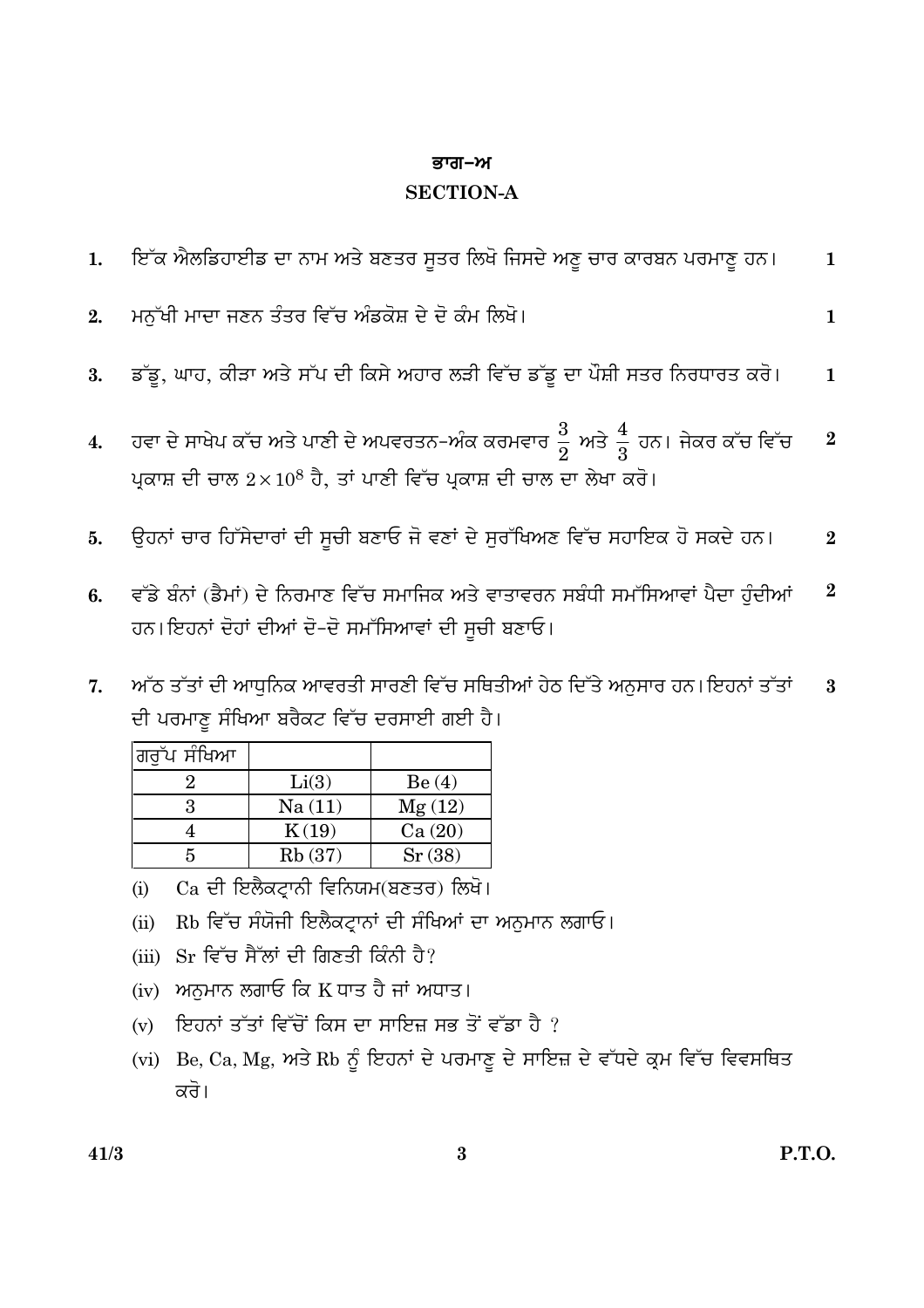- ਏਥੇਨੋਇਕ ਐਸਿਡ ਨੂੰ ਸੋਡੀਅਮ ਏਥੇਨਾਇਟ ਵਿੱਚ ਬਦਲਣ ਨੂੰ ਦਰਸਾਓਣ ਲਈ ਤਿੰਨ ਵੱਖੋ ਵੱਖ  $\bf{3}$ 8. ਰਸਾਇਣਿਕ ਪ੍ਰਤਿਕ੍ਰਿਆ ਸਮੀਕਰਣ ਲਿਖੋ ਅਤੇ ਹਰ ਇੱਕ ਪ੍ਰਕਰਣ ਵਿੱਚ ਇਹਨਾਂ ਸਮੀਕਰਣਾਂ ਨੰ ਸੰਤੁਲਿਤ ਕਰੋ।ਏਥਿਨਾਇਕ ਐਸਿਡ ਅਤੇ ਸੋਡੀਅਮ ਏਥੇਨਾਇਟ ਤੋਂ ਇਲਾਵਾ ਦੂਸਰੇ ਸਾਰੇ ਅਭਿਕਰਮਾਂ ਅਤੇ ਉਤਪਾਦਾਂ ਦੇ ਨਾਮ ਲਿਖੋ।
- ਕੋਈ ਤੱਤ 'X' ਆਧੁਨਿਕ ਆਵਰਤੀ ਸਾਰਣੀ ਦੇ ਪੀਰਿਅਡ 3 ਦੇ ਸਮੂਹ 13 ਵਿੱਚ ਸਥਿਤ ਹੈ। 9.  $\bf{3}$ 
	- X ਵਿੱਚ ਸੰਯੋਜਕਤਾ ਇਲੈਕਟ੍ਰਾਨਾਂ ਦਿ ਸੰਖਆ ਅਤੇ ਇਸ ਦੀ ਸੰਯੋਜਕਤਾ ਨਿਰਧਾਰਤ ਕਰੋ।  $(a)$
	- 'X' ਦੀ ਤੱਤ 'Y' (ਪਰਮਾਣ ਸੰਖਿਆ 8) ਨਾਲ ਪ੍ਰਤੀਕਿਰਿਆ ਨਾਲ ਬਣੇ ਯੌਗਿਕ ਦਾ ਅਣ ਸਤਰ  $(b)$ ਲਿਖੋ।
	- 'X' ਦੀ ਕਲੋਰੀਨ (Cl) ਨਾਲ ਕਿਰਿਆ ਰਾਹੀਂ ਬਣੇ ਯੋਗਿਕ ਦਾ ਸੂਤਰ ਅਤੇ ਨਾਮ ਲਿਖੋ।  $\left( \mathrm{e}\right)$
- ਕਿਸੇ ਤੱਤ 'X' ਦੀ ਪੁੰਜ ਅੰਕ (mass number)35 ਹੈ ਅਤੇ ਨਿਊਟ੍ਰਾਨਾਂ ਦੀ ਸੰਖਿਆ18 ਹੈ। 'X' ਦੀ  $\mathbf{a}$ 10. ਪਰਮਾਣੂ ਸੰਖਿਆ ਅਤੇ ਇਲੈਕਟ੍ਰਾਨੀ ਤਰਤੀਬ ਲਿਖੋ।।'X' ਦੀ ਗਰੁੱਪ ਸੰਖਿਆ,ਪੀਰਿਅਡ ਸੰਖਿਆ ਅਤੇ ਸੰਯੋਜਕਤਾ ਦਾ ਵਰਣਨ ਕਰੋ।
- ਲਿੰਗੀ ਪੁਜਣਨ ਰਾਹੀਂ ਪੈਦਾ ਹੋਏ ਹੋਏ ਸੰਤਾਨਾਂ ਵਿੱਚ ਵਖੇਵੇ ਨਜ਼ਰ ਆੳਣ ਦੇ ਕੋਈ ਦੋ ਕਾਰਨਾਂ ਦੀ 11. (a)  $\bf{3}$ ਸਚੀ ਬਣਾਓ।



 $(b)$ 

ਚਿੱਤਰ ਵਿੱਚ

- ਅੰਕਿਤ ਭਾਗ A ਦਾ ਨਾਮ ਲਿਖੋ।  $(i)$
- (ii) A ਭਾਗ B ਤੱਕ ਕਿਵੇਂ ਪਹੁੰਚਦਾ ਹੈ ?
- (iii) ਭਾਗ C ਦੀ ਮਹੱਤਤਾ ਦੱਸੋ।
- (iv) ਭਾਗ D ਰਾਹੀਂ ਦਰਸਾਏ ਭਾਗ ਦਾ ਨਿਸ਼ੇਚਨ ਤੋਂ ਪਿੱਛੋਂ ਕੀ ਹੁੰਦਾ ਹੈ ?

 $41/3$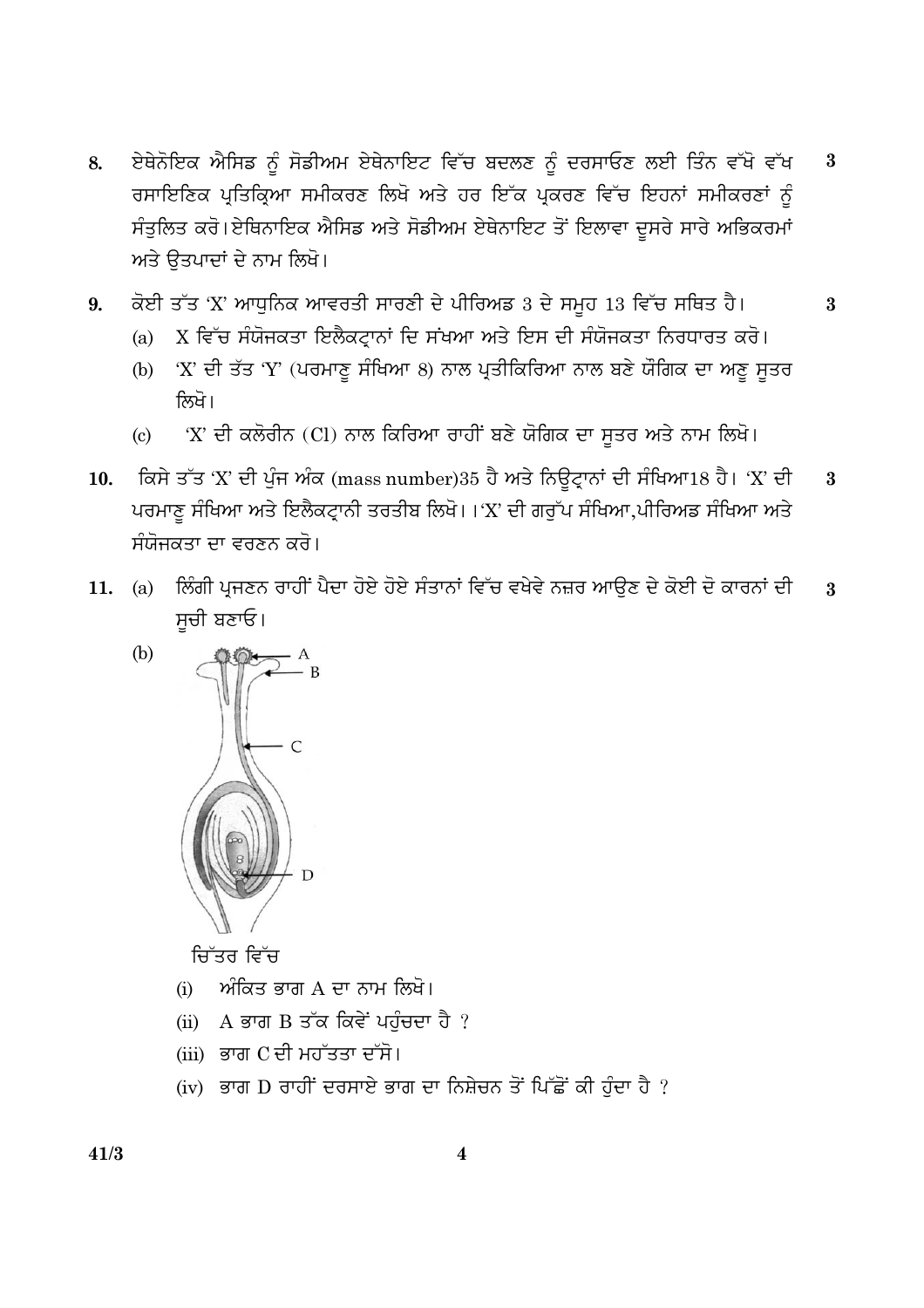- 12. ਪੁਜਣਨ ਦੀ ਪਰਿਭਾਸ਼ਾ ਲਿਖੋ।ਸਪੀਸੀਸ ਦੀ ਵਸੋਂ ਨੂੰ ਸਥਿਰਤਾ ਪ੍ਰਦਾਨ ਕਰਨ ਦੇ ਲਈ ਇਹ ਕਿਵੇਂ  $\bf{3}$ ਸਹਾਇਤਾ ਕਰਦਾ ਹੈ ?
- 13. ਜੀਵਾਂ ਦੇ ਪੁਜਣਨ ਦੇ ਸੰਬੰਧ ਵਿੱਚ ਵਰਤੋਂ ਵਿੱਚ ਲਿਆਂਦੇ ਗਏ ਸ਼ਬਦ 'ਪਨਰਜਣਨ' ਦੀ ਵਿਆਖਿਆ ਕਰੋ। 3 ਸੰਖੇਪ ਵਿੱਚ ਸਮਝਾਓ ਕਿ 'ਪਨਰਜਣਨ' ਦੀ ਵਰਤੋਂ ਹਾਈਡਰਾ ਜਿਹੇ ਬਹ-ਕੋਸ਼ੀਨ(ਬਹ-ਸੈੱਲੀ) ਜੀਵਾਂ ਵਿੱਚ ਕਿਵੇਂ ਸਿਰੇ ਚੜ੍ਹਦੀ ਹੈ ?
- "ਅਧਿਐਨ ਦੇ ਦੋ ਖੇਤਰ 'ਵਿਕਾਸ' ਅਤੇ 'ਵਰਗੀਕਰਣ' ਆਪੋ ਵਿੱਚ ਜੜੇ ਹੰਦੇ ਹਨ। '' ਇਸ ਕਥਨ ਦੀ  $\bf{3}$ 14. ਪਸ਼ਟੀ ਕਰੋ।
- 15. ਮੇਂਡਲ ਦੇ ਪ੍ਰਯੋਗਾਂ ਰਾਹੀਂ ਕਿਵੇਂ ਦਰਸਾਇਆ ਕਿ ਲੱਛਣ ਸਵੰਤਤਰ ਰੂਪ ਵਿੱਚ ਵੰਸ਼ ਅਨੁਸਾਰ ਹੁੰਦੇ ਹਨ।  $\bf{3}$
- ਮਨੁੱਖਾਂ ਦੀਆਂ ਸਰਗਰਮੀਆਂ ਨੇ ਜੀਵ ਮੰਡਲ ਦੇ ਜੀਵ ਰੂਪਾਂ ਨੂੰ ਬੁਰੀ ਤਰ੍ਹਾਂ ਪ੍ਰਭਾਵਿਤ ਕੀਤਾ ਹੈ। ਮਨੁੱਖ  $\overline{\mathbf{3}}$ 16. ਰਾਹੀਂ ਪੁਕਿਰਤੀ ਦੇ ਬੇਹਿਸਾਬੇ ਸੋਸ਼ਣ ਨਾਲ ਜੀਵ ਮੰਡਲ ਦੇ ਜੈਵ ਅਤੇ ਅਜੈਵ ਘਟਕਾਂ ਦੇ ਨਾਜ਼ਕ ਸੰਤਲਨ ਨੂੰ ਤਿੱਤਰ-ਬਿੱਤਰ ਕਰ ਦਿੱਤਾ ਹੈ।ਮਨੁੱਖ ਰਾਹੀਂ ਸਿਰਜੀਆਂ ਪ੍ਰਤੀਕੁਲ ਹਾਲਤਾਂ ਨੇ ਨਾ ਕੇਵਲ ਆਪਣੇ ਉੱਤਰਜੀਵਤਾ ਨੂੰ ਲਲਕਾਰਿਆ ਹੈ ਬਲਕਿ ਧਰਤੀ ਦੇ ਸਾਰੇ ਜੀਵਾਂ ਨੂੰ ਵੀ ਲਲਕਾਰਿਆ ਹੈ। ਤੁਹਾਡਾ ਇੱਕ ਜਮਾਤੀ ਜੋ ਕਿ ਤੁਹਾਡੇ ਸਕੂਲ ਦੇ 'ਈਕੋ ਕਲਬ' ਦਾ ਇੱਕ ਸਰਗਰਮ ਮੈਂਬਰ ਹੈ, ਸਕੂਲ ਦੇ ਵਿਦਿਆਰਥੀਆਂ ਨੂੰ ਵਾਤਾਵਰਨ ਦੇ ਬਾਰੇ ਸਜਗ ਕਰ ਰਿਹਾ ਹੈ ਅਤੇ ਆਲੇ-ਦੁਆਲੇ ਦੇ ਸਮਾਜ ਵਿੱਚ ਜਾਗਰੁਕਤਾ ਫੈਲਾ ਰਿਹਾ ਹੈ।ਉਹ ਆਲੇ-ਦੁਆਲੇ ਦੇ ਸਮਾਜ ਵਿੱਚ ਗਿਰਾਵਟ ਨੂੰ ਰੋਕਣ ਦੇ ਲਈ ਵੀ ਸਖਤ ਮਿਹਨਤ ਕਰ ਰਿਹਾ ਹੈ।
	- ਕੀ ਸਾਨੂੰ ਆਪਣੇ ਵਾਤਾਵਰਨ ਦੀ ਸੰਭਾਲ ਕਰਨਾ ਜ਼ਰੂਰੀ ਹੈ ?  $(a)$
	- ਘਰੇਲੂ ਫਾਲਤੂ ਪਦਾਰਥਾਂ (ਕੁੜਾ ਕਰਕਟ) ਦੇ ਸੁਰੱਖਿਅਤ ਨਿਬਟਾਰੇ ਦੇ ਲਈ ਹਰੀਆਂ ਅਤੇ  $(b)$ ਨੀਲੀਆਂ ਕੜਾ ਪੇਟੀਆਂ (ਡਸਟਬਿਨ) ਦੀ ਮਹੱਤਤਾ ਲਿਖੋ।
	- (c) ਤਹਾਡੇ ਉਸ ਜਮਾਤੀ ਰਾਹੀਂ ਪ੍ਰਦਰਸ਼ਿਤ ਦੋ ਮੱਲਾਂ ਦੀ ਸੂਚੀ ਬਣਾਓ ਜੋ ਕਿ 'ਈਕੋ ਕਲਬ' ਦਾ ਸਰਗਰਮ ਮੈਂਸਰ ਹੈ।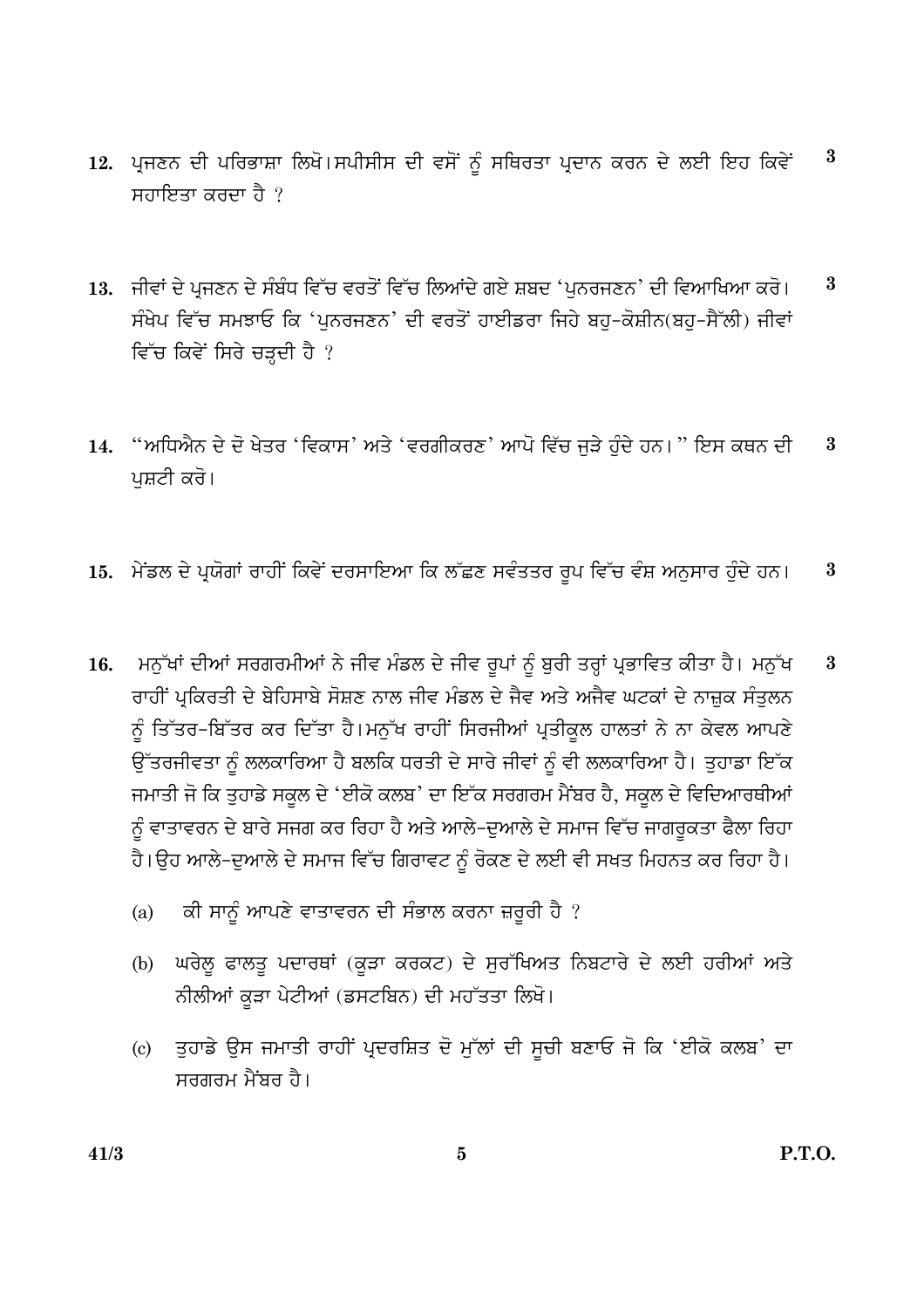- 17. ਕਿਸੇ ਗੋਲਾਕਾਰ ਦਰਪਣ ਰਾਹੀਂ ਕਿਸੇ ਬਿੰਬ ਦਾ ਬਣਿਆ ਪਤੀਬਿੰਬ ਵਾਸਤਵਿਕ, ਉਲਟਾ ਅਤੇ -2 ਵਡ  $\bf{3}$ ਦਰਸ਼ਨ ਦਾ ਹੈ।ਜੇਕਰ ਪ੍ਰਤੀਬਿੰਬ ਦੀ ਦਰਪਣ ਤੋਂ ਦਰੀ 30 ਸੈ.ਮੀ. ਹੈ ਤਾਂ ਬਿੰਬ ਕਿੱਥੇ ਸਥਿਤ ਹੈ? ਦਰਪਣ ਦੀ ਫੋਕਸ ਦੂਰੀ ਪਤਾ ਕਰੋ। ਜੇਕਰ ਬਿੰਬ ਨੂੰ ਦਰਪਣ ਦੇ ਵੱਲ 10 ਸੈ.ਮੀ. ਖਿਸਕਾ ਦਿੱਤਾ ਜਾਏ ਤਾਂ ਦਰਪਣ ਤੇ ਬਣੇ ਪ੍ਰਤੀਬਿੰਬ ਦੇ ਦੋ ਲੱਛਣਾਂ ਦੀ ਸੂਚੀ ਬਣਾਓ।
- ਇਹ ਦਰਸਾਉਣ ਦੇ ਲਈ ਕਿਸੇ ਪ੍ਰਯੋਗ ਦਾ ਵਰਣਨ ਕਰੋ ਕਿ ਕਿਵੇਂ ਇੱਕ ਪ੍ਰਿਜ਼ਮ ਰਾਹੀਂ ਵਿਖੇਪਨ ਹੋਏ  $\bf{3}$ 18. ਸਫੈਦ ਪ੍ਰਕਾਸ਼ ਨੂੰ ਦੂਸਰੇ ਸਰਵਸਮ (ਬਿਲਕੁਲ ਓਹੇ ਜਹੀ) ਪ੍ਰਿਜ਼ਮ ਰਾਹੀਂ ਪੁਨਰ ਸੰਯੋਜਨ ਕਰਕੇ ਦੁਬਾਰਾ ਸਫੈਦ ਪ੍ਰਕਾਸ਼ ਪ੍ਰਾਪਤ ਕੀਤਾ ਜਾ ਸਕਦਾ ਹੈ। ਸਫੈਦ ਪ੍ਰਕਾਸ਼ ਦੇ ਸਪੈਕੱਟ੍ਰਮ ਦੇ ਪੁਨਰ ਸੰਯੋਜਨ ਨੂੰ ਦਰਸਾਣ ਦੇ ਲਈ ਇੱਕ ਕਿਰਨ ਜਿੱਤਰ ਵੀ ਬਣਾਓ।
- 19. 12 ਸੈਂ.ਮੀ. ਫੋਕਸ ਦੀ ਦੂਰੀ ਦੇ ਅਵਤਲ ਦਰਪਣ ਰਾਹੀਂ ਕਿਸੇ ਬਿੰਬ ਦਾ ਸਿੱਧਾ ਪ੍ਰਤਿਬਿੰਬ ਬਣਾਉਣ ਲਈ  $\bf{5}$ ਕਿਹਾ ਗਿਆ ਹੈ।
	- ਦਰਪਣ ਦੇ ਸਾਹਮਣੇ ਬਿੰਬ-ਦੂਰੀ ਦਾ ਕੀ ਦਾਇਰਾ ਹੋਣਾ ਚਾਹੀਦਾ ਹੈ ?  $(i)$
	- ਬਣਨ ਵਾਲਾ ਪ੍ਰਤਿਬਿੰਬ ਸਾਇਜ਼ ਵਿੱਚ ਬਿੰਬ ਤੋਂ ਛੋਟਾ ਹੋਏਗਾ ਜਾਂ ਵੱਡਾ? ਇਸ ਸੰਦਰਭ ਵਿੱਚ  $(ii)$ ਪ੍ਰਤਿਬਿੰਬ ਬਣਨਾ ਦਰਸਾਉਣ ਦੇ ਲਈ ਕਿਰਨ ਚਿੱਤਰ ਬਣਾਓ।
	- (iii) ਇਸ ਬਿੰਬ ਦਾ ਪ੍ਰਤਿਬਿੰਬ ਕਿਵੇਂ ਬਣੇਗਾ ਜੇਕਰ ਇਸ ਨੂੰ ਦਰਪਣ ਦੇ ਸਾਹਮਣੇ 24 ਸੈਂ.ਮੀ. ਦੂਰੀ ਉੱਪਰ ਰੱਖਿਆ ਜਾਏ।ਅਪਣੇ ਚਿੱਤਰ ਦੀ ਪਸ਼ਟੀ ਦੇ ਲਈ ਇਸ ਸਥਿਤੀ ਦੇ ਲਈ ਇੱਕ ਕਿਰਨ ਚਿੱਤਰ ਬਣਾਓ।
- 20. ਵਿਕਾਸ (Evolution) ਦੀ ਪਰਿਭਾਸ਼ਾ ਲਿਖੋ। ਇਹ ਕਿਵੇਂ ਹੰਦਾ ਹੈ ? ਵਰਣਨ ਕਰੋ ਕਿ ਪਥਰਾਟ ਕਿਵੇਂ  $\overline{5}$ ਵਿਕਾਸ ਦੇ ਹੱਕ ਵਿੱਚ ਪਮਾਣ ਪੇਸ਼ ਕਰਦੇ ਹਨ।
- 21. ਪਲੈਸੇਂਟਾ ਕੀ ਹੈ ? ਇਸ ਦੀ ਬਣਾਵਟ ਦਾ ਵਰਣਨ ਕਰੋ।ਗਰਭਵਤੀ ਮਨੱਖੀ ਮਾਦਾ ਦੇ ਸੰਬੰਧ ਵਿੱਚ ਇਸ  $\overline{5}$ ਦੇ ਕੰਮਾਂ ਦਾ ਵਰਣਨ ਕਰੋ।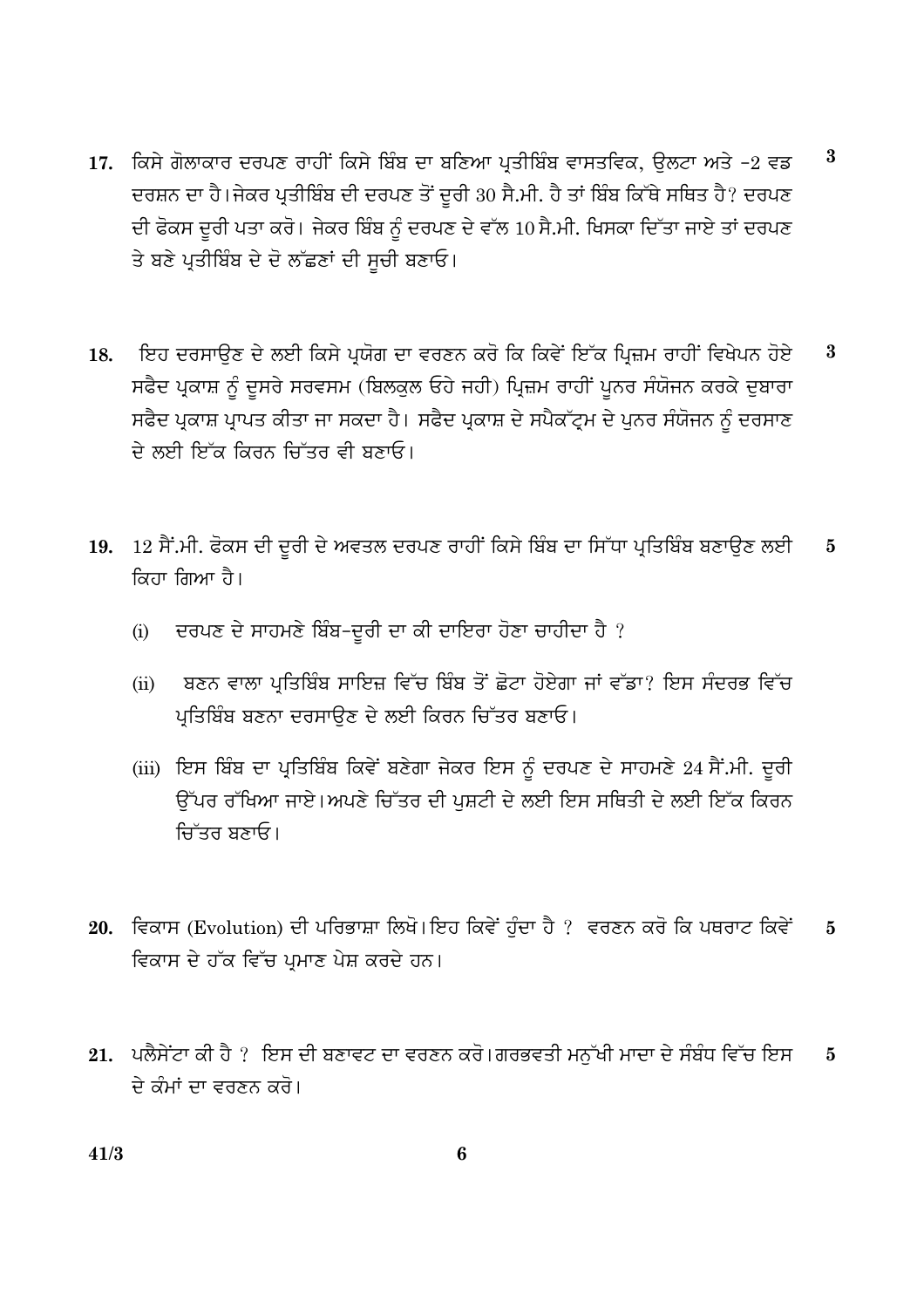- 22. ਕੋਈ ਕਾਰਬਨ ਯੌਗਿਕ 'P' ਸੰਘਣੇ  $H_2SO_4$  ਦੀ ਜ਼ਿਆਦਾ ਮਿਕਦਾਰ ਨਾਲ ਗਰਮ ਕੀਤੇ ਜਾਣ ਤੇ ਕੋਈ  $\bf{5}$ ਦਸਰਾ ਯੌਗਿਕ 'Q' ਬਣਾਉਂਦਾ ਹੈ ਜੋ ਕਿ ਨਿਕੇਲ ਉਤਪ੍ਰੇਰਕ ਦੀ ਹੋਂਦ ਵਿੱਚ ਹਾਈਡਰੋਜਨ ਨਾਲ ਸੰਕਲਨ ਕਰਕੇ ਕੋਈ ਸੰਤ੍ਰਿਪਤ ਯੌਗਿਕ 'R' ਬਣਾਉਂਦਾ ਹੈ। 'R' ਦੇ ਇੱਕ ਅਣੁ ਨੂੰ ਬਾਲਣ ਤੇ ਦੋ ਅਣੁ ਕਾਰਬਨ ਡਾਈਅਕਸਾਇਡ ਅਤੇ 3 ਅਣੁ ਪਾਣੀ ਦੇ ਬਣਦੇ ਹਨ। P, Q ਅਤੇ R ਨੂੰ ਪਛਾਣੋ ਅਤੇ ਇਹਨਾਂ ਕਿਰਿਆਵਾਂ <u>ਦੇ ਰਸਾਇਣਿਕ ਸਮੀਕਰਣ ਲਿਖੋ।</u>
- ਵਾਯੂਮੰਡਲੀ ਅਪਵਰਤਨ ਕੀ ਹੈ ? ਇਸ ਪਰਿਘਟਨਾ ਦੀ ਵਰਤੋਂ ਕਰਕੇ ਹੇਠ ਦਿੱਤੀਆਂ ਕੁਦਰਤੀ 23.  $\overline{\mathbf{5}}$ ਘਟਨਾਵਾਂ ਦੀ ਵਿਆਖਿਆ ਕਰੋ :
	- (a) ਤਾਰਿਆਂ ਦਾ ਝਿਲਮਿਲ ਕਰਨਾ
	- (b) ਅਗਾੳਂ ਪੋਹਫਟਾਲਾ ਅਤੇ ਪਿਛੋਕੜ ਆਥਣ (ਸਰਜ ਡਬਣਾ)
- (a) ਅਪਸਾਰੀ ਲੈਂਨਜ਼ ਦੀ ਫੋਕਸ ਦੂਰੀ ਦੀ ਪਰਿਭਾਸ਼ਾ ਲਿਖੋ। 24.

 $\bf{5}$ 

- 30 ਸੈ.ਮੀ. ਫੋਕਸ ਦੂਰੀ ਦਾ ਕੋਈ ਅਪਸਾਰੀ ਲੈਂਨਜ਼ 6 ਸੈ.ਮੀ. ਸਾਇਜ਼ ਦੇ ਇੱਕ ਬਿੰਬ ਦਾ ਪ੍ਰਤੀਬਿੰਬ  $(b)$ ਪ੍ਰਕਾਸ਼ੀ ਕੇਂਦਰ ਤੋਂ 15 ਸੈਂ.ਮੀ. ਦੂਰੀ ਤੇ ਬਿੰਬ ਦੀ ਦਿਸ਼ਾ ਵਿੱਚ ਬਣਾਉਂਦਾ ਹੈ। ਲੈਂਨਜ਼ ਸੂਤਰ ਦੀ ਵਰਤੋਂ ਕਰਕੇ ਬਿੰਬ ਦੀ ਲੈਂਨਜ਼ ਤੋਂ ਦੂਰੀ ਅਤੇ ਪ੍ਰਤੀਬਿੰਬ ਦਾ ਸਾਇਜ਼ ਪਤਾ ਕਰੋ।
- ਉਪਰਲੀ ਸਥਿਤੀ ਵਿੱਚ ਪਤੀਬਿੰਬ ਬਣਨਾ ਦਰਸਾਉਣ ਦੇ ਲਈ ਕਿਰਨ ਚਿੱਤਰ ਬਣਾਓ।  $\left( \mathrm{c}\right)$

#### ਭਾਗ–ਬ

#### **SECTION-B**

- ਪ੍ਰਯੋਗਸ਼ਾਲਾ ਵਿੱਚ ਮਟਰ ਦੇ ਬੀਜ ਦੇ ਭਰੁਣ ਦਾ ਨਿਰੀਖਣ ਕਰਦੇ ਸਮੇਂ ਕਿਸੇ ਵਿਦਿਆਰਥੀ ਨੇ ਹੇਠ ਦਿੱਤੇ  $\mathbf{1}$ 25. ਅਨੁਸਾਰ ਭਰੂਣ ਦੇ ਵੱਖੋ-ਵੱਖ ਭਾਗਾਂ ਨੂੰ ਆਪਣੀ ਨੋਟ ਬੁੱਕ ਵਿੱਚ ਸੂਚੀ ਬਣਾ ਕੇ ਲਿਖਿਆ ਟੇਸਟਾ (ਬੀਜਾਵਰਣ) ਟੇਗਮੇਨ (ਅੰਦਰੁਨੀ ਕਵਚ) ਰੇਡੀਕਲ (ਮੂਲਾਂਕੁਰ), ਪਲੁਮੁਲੇ (ਪ੍ਰਾਕੁਰ), ਮਾਈਕਰੋਪਾਇਲ (ਬੀਜਾਂਡ ਦਵਾਰ), ਕੋਟਿਲੇਡਨ (ਬੀਜ ਪਤਰ) ਇਸ ਸੂਚੀ ਨੂੰ ਨਿਰੀਖਣ ਪਿਛੋਂ ਅਧਿਆਪਕ ਨੇ ਆਪਣਾ ਵਿਚਾਰ ਦਿੱਤਾ ਕਿ, ਇਹਨਾਂ ਵਿੱਚੋਂ ਕੇਵਲ ਤਿੰਨ
	- ਭਾਗ ਸਹੀ ਹਨ। ਉਪਰਲੀ ਸੁਚੀ ਵਿਚੋਂ ਤਿੰਨ ਸਹੀ ਭਾਗ ਹਨ :
	- (a) ਟੇਸਟਾ, ਰੇਡੀਕਲ, ਕੋਟਿਲੇਡਨ
	- (b) ਟੇਗਮੇਨ, ਰੇਡੀਕਲ, ਮਾਈਕਰੋਪਾਇਲ
	- (c) ਕੋਟਿਲੇਡਨ, ਪਲਮਲ, ਟੇਸਟਾ,
	- (d) ਰੇਡੀਕਲ, ਕੋਟਿਲੇਡਨ, ਪਲਮਲ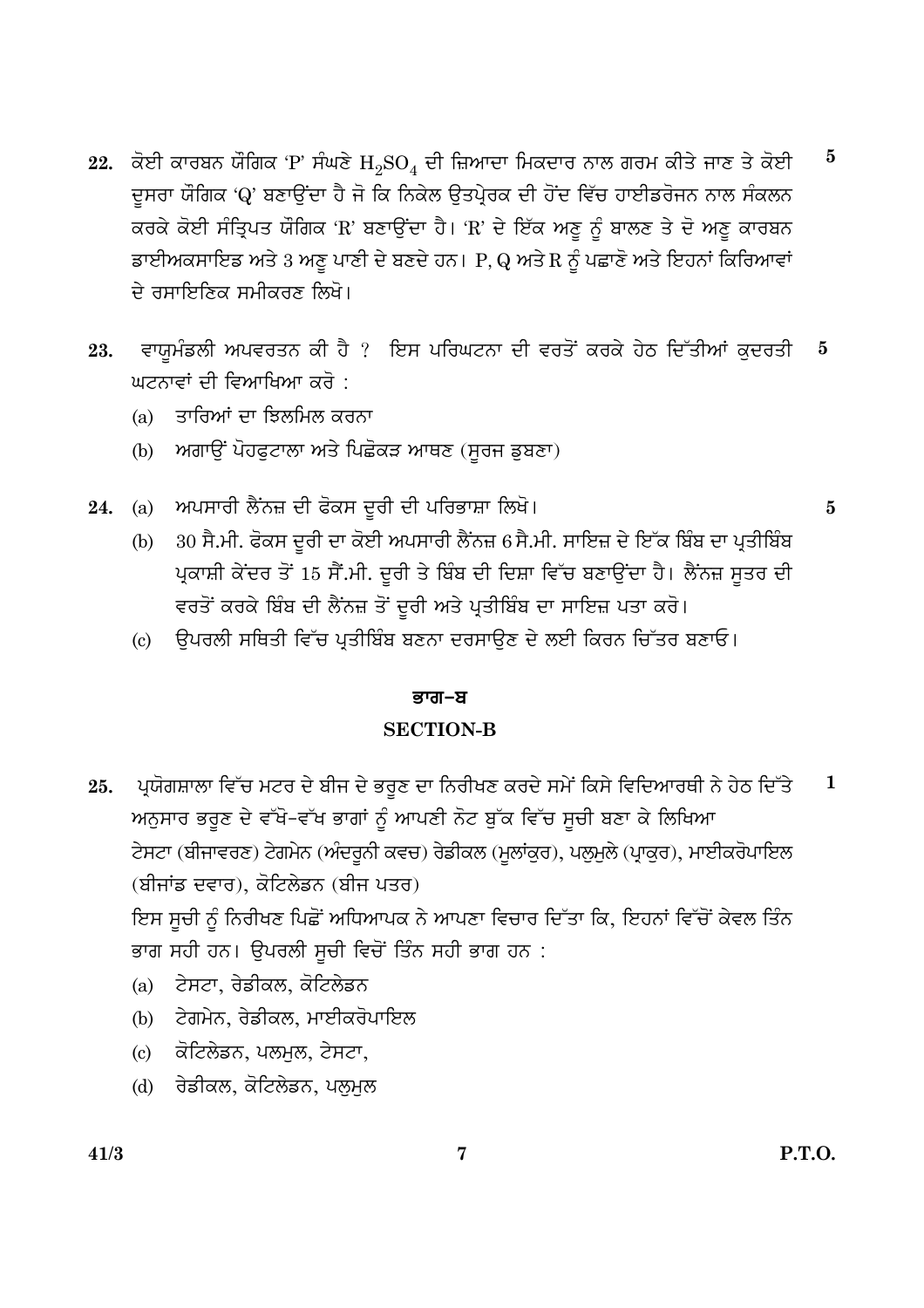- 26. ਜੇਕਰ ਤੁਹਾਨੂੰ ਹੇਠ ਲਿਖੀਆਂ ਸਬਜ਼ੀਆਂ ਵਿੱਚੋਂ ਉਹਨਾਂ ਦੋ ਸਬਜ਼ੀਆਂ ਦੇ ਸਮੂਹ ਨੂੰ ਚੁਣਨ ਲਈ ਕਿਹਾ ਜਾਏ  $\mathbf{1}$ ਜਿਹਨਾਂ ਦੀ ਬਣਤਰ ਸਮਜ਼ਾਤ ਹੈ, ਤਾਂ ਤੁਸੀਂ ਕਿਹਨਾਂ ਨੂੰ ਚੁਣੋਗੇ :
	- ਗਾਜਰ ਅਤੇ ਮੁਲੀ  $(a)$
	- (b) ਆਲੂ ਅਤੇ ਸ਼ਕਰਕੰਦੀ
	- (c) ਆਲ ਅਤੇ ਟਮਾਟਰ
	- ਭਿੰਡੀ ਅਤੇ ਆਲੁ  $(d)$
- $27.$  ਹੇਠ ਦਿੱਤੇ ਚਿੱਤਰ ਵਿੱਚ ਸਹੀ ਨਿਸ਼ਾਨ ਲਗੇ ਕੋਣ ਕਿਹੜੇ ਹਨ।

្យ $\hat{\mathsf{D}}$ 

 $\mathbf{1}$ 



- $\angle A$  ਅਤੇ  $\angle D$  $(b)$
- $/i.$  /e  $m\overrightarrow{3}$  /D  $\epsilon$
- (d)  $\angle$ r,  $\angle$ A ਅਤੇ  $\angle$ D
- ਤੁਸੀਂ ਆਪਣੀ ਪ੍ਰਯੋਗਸ਼ਾਲਾ ਵਿੱਚ ਵੱਖੋ-ਵੱਖ ਆਪਤਨ ਕੋਣਾਂ ਦੇ ਲਈ ਕੱਚ ਦੀ ਸਲੇਬ ਵਿੱਚੋਂ ਗੁਜ਼ਰਨ 28.  $\mathbf{1}$ ਵਾਲੀ ਪ੍ਰਕਾਸ਼ ਕਿਰਨਾਂ ਦੇ ਪੱਥ ਉਲੀਕਦੇ ਹੋ ਅਤੇ ਇਸਦੇ ਲਈ ਅਪਵਰਤਨ ਕੋਣ ∠r ਨਿਰਗਤ ਕੋਣ ∠e ਨੂੰ ਮਾਪਦੇ ਹੋ। ਆਪਣੇ ਨਰੀਖਣਾਂ ਦੇ ਅਧਾਰ ਤੇ ਤੁਹਾਡਾ ਸਹੀ ਨਿਸ਼ਕਰਸ਼(ਨਤੀਜਾ) ਇਹ ਹੈ ਕਿ:
	- (a) ∠i ਵੱਡਾ ਹੈ, ∠r ਤੋਂ, ਪਰ ∠e ਦੇ ਲਗਭਗ ਬਰਾਬਰ ਹੈ।
	- (b) ∠i ਛੋਟਾ ∠r ਤੋਂ, ਪਰ ∠e ਦੇ ਲਗਭਗ ਬਰਾਬਰ ਹੈ।
	- (c) ∠i ਵੱਡਾ ਹੈ, ∠e ਤੋਂ, ਪਰ ∠r ਦੇ ਲਗਭਗ ਬਰਾਬਰ ਹੈ।
	- (d)  $\angle$ i ਛੋਟਾ ਹੈ,  $\angle$ e ਤੋਂ,  $\angle$ r ਦੇ ਲਗਭਗ ਬਰਾਬਰ ਹੈ।

 $41/3$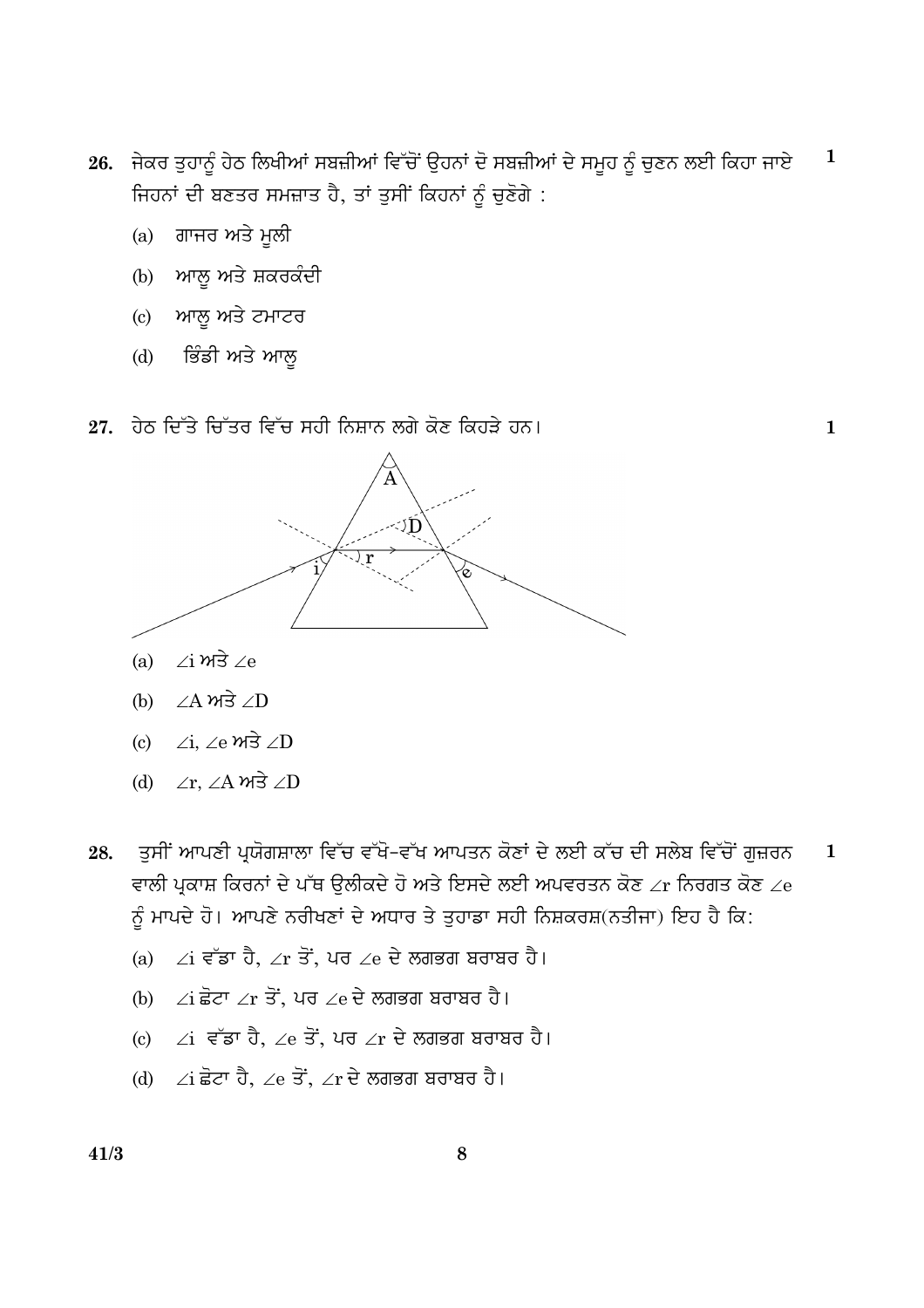- ਦਿੱਤੇ ਗਏ ਅਵਤਲ ਦਰਪਣ ਦੀ ਲਗਭਗ ਫੋਕਸ ਦੂਰੀ ਪਤਾ ਕਰਨ ਦੇ ਲਈ ਤੁਸੀਂ ਦਰਪਣ ਰਾਹੀਂ ਕਿਸੇ  $\mathbf{1}$ 29. ਬਹੁਤ ਦੂਰ ਖੜੀ ਬਿੰਬ ਦਾ ਪ੍ਰਤਿਬਿੰਬ ਕਿਸੇ ਪਰਦੇ ਉੱਪਰ ਫੋਕਸ ਕਰੋਗੇ। ਪਰਦੇ ਉੱਪਰ ਪ੍ਰਾਪਤ ਪ੍ਰਤਿਬਿੰਬ, ਬਿੰਬ ਦੇ ਮਕਾਬਲੇ ਤੇ ਹਮੇਸ਼ਾ :
	- ਤਿਰਛਾ, ਲੇਟਵਾਂ ਅਤੇ ਛੋਟਾ ਹੰਦਾ ਹੈ।  $(a)$
	- (b) ਉਲਟਾ ਅਤੇ ਛੋਟਾ ਹੰਦਾ ਹੈ।
	- (c) ਸਿੱਧਾ ਖਤਾ ਅਤੇ ਛੋਟਾ ਹੰਦਾ ਹੈ।
	- (d) ਸਿੱਧਾ ਅਤੇ ਬਹਤ ਹੀ ਛੋਟਾ ਹੰਦਾ ਹੈ।
- 30. ਮੰਨ ਲਓ ਕਿ ਤੁਸੀਂ ਆਪਣੀ ਪ੍ਰਯੋਗਸ਼ਾਲਾ ਦੇ ਦੂਰ ਵਾਲੇ ਸਿਰੇ ਤੇ ਰੱਖ ਮੋਮਬੱਤੀ ਦੀ ਲਾਟ ਦਾ ਪ੍ਰਤਿਬਿੰਬ  $\mathbf{1}$ ਉੱਤਲ ਲੈਂਨਜ਼ ਰਾਹੀਂ ਪਰਦੇ ਉੱਪਰ ਫੋਕਸ ਕੀਤਾ ਹੈ। ਹੁਣ ਅਧਿਆਪਕ ਜੀ ਨੇ ਤੁਹਾਨੂੰ ਸੂਰਜ ਤੋਂ ਆਪਣੀ ਮੇਜ਼ ਵੱਲ ਆਂਦੀਆਂ ਸੂਰਜ ਦੀਆਂ ਸਮਾਂਤਰ ਕਿਰਨਾਂ ਨੂੰ ਉਸ ਹੀ ਪਰਦੇ ਉੱਪਰ ਕਰਨ ਦਾ ਸੁਝਾਅ ਦੇਣ, ਤਾਂ ਤਹਾਡੇ ਕੋਲੋਂ ਉਮੀਦ ਕੀਤੀ ਜਾਂਦੀ ਹੈ ਕਿ ਤਸੀਂ :
	- ਲੈਂਨਜ਼ ਨੂੰ ਥੋੜ੍ਹਾ ਪਰਦੇ ਦੇ ਵੱਲ ਵਧਾਓਗੇ।  $(a)$
	- ਲੈਂਨਜ਼ ਨੂੰ ਥੋੜ੍ਹਾ ਜਿਹਾ ਪਰਦੇ ਤੋਂ ਦੂਰ ਵਧਾਓਗੇ।  $(b)$
	- ਲੈਂਨਜ਼ ਨੰ ਥੋੜ੍ਹਾ ਜਿਹਾ ਸਰਜ ਦੇ ਵੱਲ ਵਧਾਓਗੇ।  $(c)$
	- (d) ਲੈਂਨਜ਼ ਅਤੇ ਪਰਦੇ ਦੋਹਾਂ ਨੂੰ ਸੂਰਜ ਦੇ ਵੱਲ ਵਧਾਓਗੇ।
- 31. ਪ੍ਰਯੋਗਸ਼ਾਲਾ ਵਿੱਚ ਸਾਬਣ ਬਣਾਉਣ ਦੇ ਲਈ ਸਾਨੂੰ ਕੋਈ ਤੇਲ ਅਤੇ ਕੋਈ ਖਾਰ ਚਾਹੀਦੀ ਹੈ। ਸਾਬੁਣ  $\mathbf 1$ ਬਨਾਉਣ ਦੇ ਲਈ ਤੇਲ ਅਤੇ ਖਾਰ ਦਾ ਕਿਹੜਾ ਸੰਜੋਗ ਸਭ ਤੋਂ ਢਕਵਾਂ ਹੋਏਗਾ ?
	- ਅਰੰਡੀ ਦਾ ਤੇਲ ਅਤੇ ਕੇਲਸਿਅਮ ਹਾਈਡਰੋਅਕਸਾਇਡ  $(a)$
	- (b) ਤਾਰਪੀਨ ਦਾ ਤੇਲ ਅਤੇ ਸੋਡੀਅਮ ਹਾਈਡਰੋਅਕਸਾਇਡ
	- ਅਰੰਡੀ ਦਾ ਤੇਲ ਅਤੇ ਸੋਡੀਅਮ ਹਾਈਡਰੋਅਕਸਾਇਡ  $\left( \mathrm{c} \right)$
	- (d) ਸਰਸੋਂ ਦਾ ਤੇਲ ਅਤੇ ਕੇਲਸ਼ਿਅਮ ਹਾਈਡਰੋਅਕਸਾਇਡ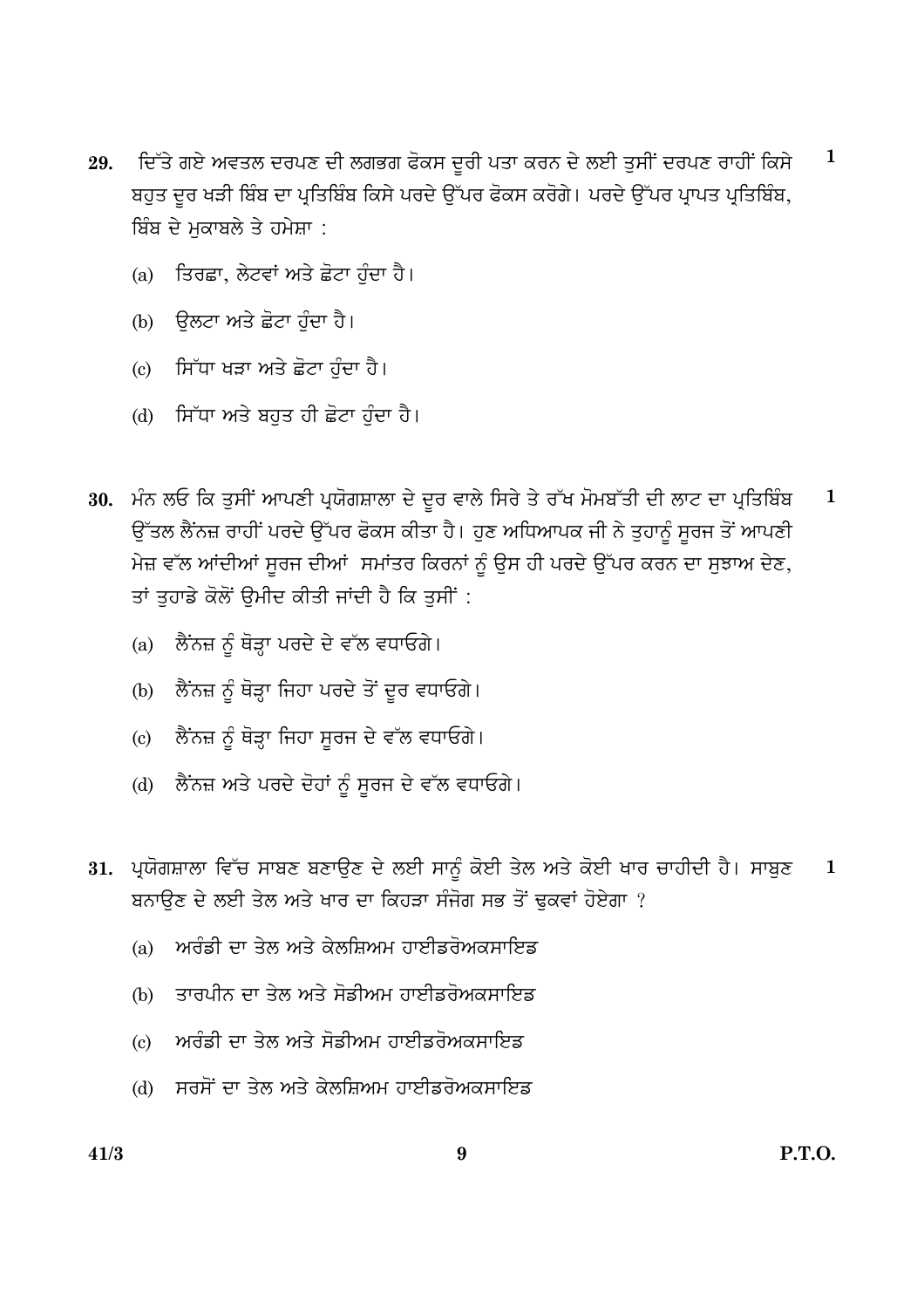- $\mathbf{1}$ 32. ਕੋਈ ਵਿਦਿਆਰਥੀ ਸਬੂਣੀ ਕਰਨ ਕਿਰਿਆ ਦੇ ਲਈ ਪ੍ਰਤਿਕਿਰਿਆ ਮਿਸ਼ਰਨ ਦੀ ਇੱਕ ਬੂੰਦ ਪਹਿਲਾਂ ਨੀਲੇ ਲਿਟਮਸ ਪੇਪਰ ਅਤੇ ਫਿਰ ਲਾਲ ਲਿਟਮਸ ਪੇਪਰ ੳਪਰ ਪਾੳਂਦਾ ਹੈ। ੳਹ ਨਿਰੀਖਣ ਕਰਦਾ ਹੈ ਕਿ :
	- ਨੀਲੇ ਲਿਟਮਸ ਪੇਪਰ ਵਿੱਚ ਕੋਈ ਬਦਲਾਵ ਨਹੀਂ ਹੁੰਦਾ ਅਤੇ ਲਾਲ ਲਿਟਮਸ ਪਤਰ ਸਫੈਦ ਹੋ ਜਾਂਦਾ  $(a)$ ਹੈ।
	- ਲਾਲ ਲਿਟਮਸ ਪੇਪਰ ਵਿੱਚ ਕੋਈ ਬਦਲਾਵ ਨਹੀਂ ਹੰਦਾ ਅਤੇ ਨੀਲਾ ਲਿਟਮਸ ਲਾਲ ਹੋ ਜਾਂਦਾ ਹੈ।  $(b)$
	- ਨੀਲੇ ਲਿਟਮਸ ਤੇ ਕੋਈ ਅਸਰ ਨਹੀਂ ਹੰਦਾ ਅਤੇ ਲਾਲ ਲਿਟਮਸ ਪਤਰ ਨੀਲਾ ਹੋ ਜਾਂਦਾ ਹੈ।  $\left( \mathrm{c}\right)$
	- (d) ਦੋਵਾਂ ਲਿਟਮਸ ਪੱਤਰਾਂ ਵਿੱਚ ਕੋਈ ਬਦਲਾਵ ਨਹੀਂ ਆਉਂਦਾ।
- 33. ਤੁਹਾਡੇ ਸਕੂਲ ਦੇ ਆਸ ਪੜੋਸ ਦੀ ਵਰਤੋਂ ਦੇ ਲਈ ਜ਼ਰੂਰੀ ਕਠੋਰ ਜਲ ਉਪਲਬਧ ਨਹੀਂ ਹੈ। ਤੁਹਾਡੇ ਸਕੂਲ  $\mathbf{1}$ ਵਿੱਚ ਉਪਲਬਧ ਲਵਣਾਂ ਦੇ ਹੇਠ ਦਿੱਤੇ ਹੋਏ ਸਮੂਹਾਂ ਵਿੱਚੋਂ ਉਹ ਇੱਕ ਸਮੂਹ ਚੁਣੋ ਜਿਸ ਦੇ ਹਰ ਇੱਕ ਸਦੱਸ ਨੂੰ ਸ਼ੁੱਧ (ਡਿਸਟਿਲਡ) ਪਾਣੀ ਵਿੱਚ ਘੋਲਣ ਨਾਲ ਉਹ ਉਸਨੂੰ ਕਠੋਰ ਜਲ ਬਣਾ ਦਿੰਦਾ ਹੈ :
	- ਸੋਡੀਅਮ ਕਲੋਰਾਈਡ, ਕੈਲਸ਼ੀਅਮ ਕਲੋਰਾਈਡ  $(a)$
	- (b) ਪੋਟਾਸ਼ੀਅਮ ਕਲੋਰਾਈਡ, ਸੋਡੀਅਮ ਕਲੋਰਾਈਡ
	- ਸੋਡੀਅਮ ਕਲੋਰਾਈਡ, ਮੈਗਨੀਸ਼ਿਅਮ ਕਲੋਰਾਈਡ  $\left( \mathrm{e}\right)$
	- ਕੈਲਸ਼ੀਅਮ ਕਲੋਰਾਈਡ, ਮੈਗਨੀਸ਼ਿਅਮ ਕਲੋਰਾਈਡ  $(d)$
- 34. ਕੋਈ ਵਿਦਿਆਰਥੀ ਯੀਸਟ ਵਿੱਚ ਹੋਣ ਵਾਲੇ ਅਲਿੰਗੀ ਪ੍ਰਜਣਨ ਦੇ ਵੱਖੋ-ਵੱਖ ਚਰਣਾਂ ਨੂੰ ਕਰਮਵਾਰ  $\overline{2}$ ਦਰਸਾਉਣ ਵਾਲੀ ਸਥਾਈ ਸਲਾਇਡ ਦਾ ਨਿਰੀਖਣ ਕਰ ਰਿਹਾ ਹੈ। ਇਸ ਪ੍ਰਕਿਰਿਆ ਦਾ ਨਾਮ ਲਿਖੋ।ਜੋ ਵੀ ਉਹ ਨਿਰੀਖਣ ਕਰਦਾ ਹੈ ਉਸ ਨੂੰ ਸਹੀ ਕ੍ਰਮ ਵਿੱਚ ਚਿੱਤਰ ਬਣਾਕੇ ਦਰਸਾਓ।